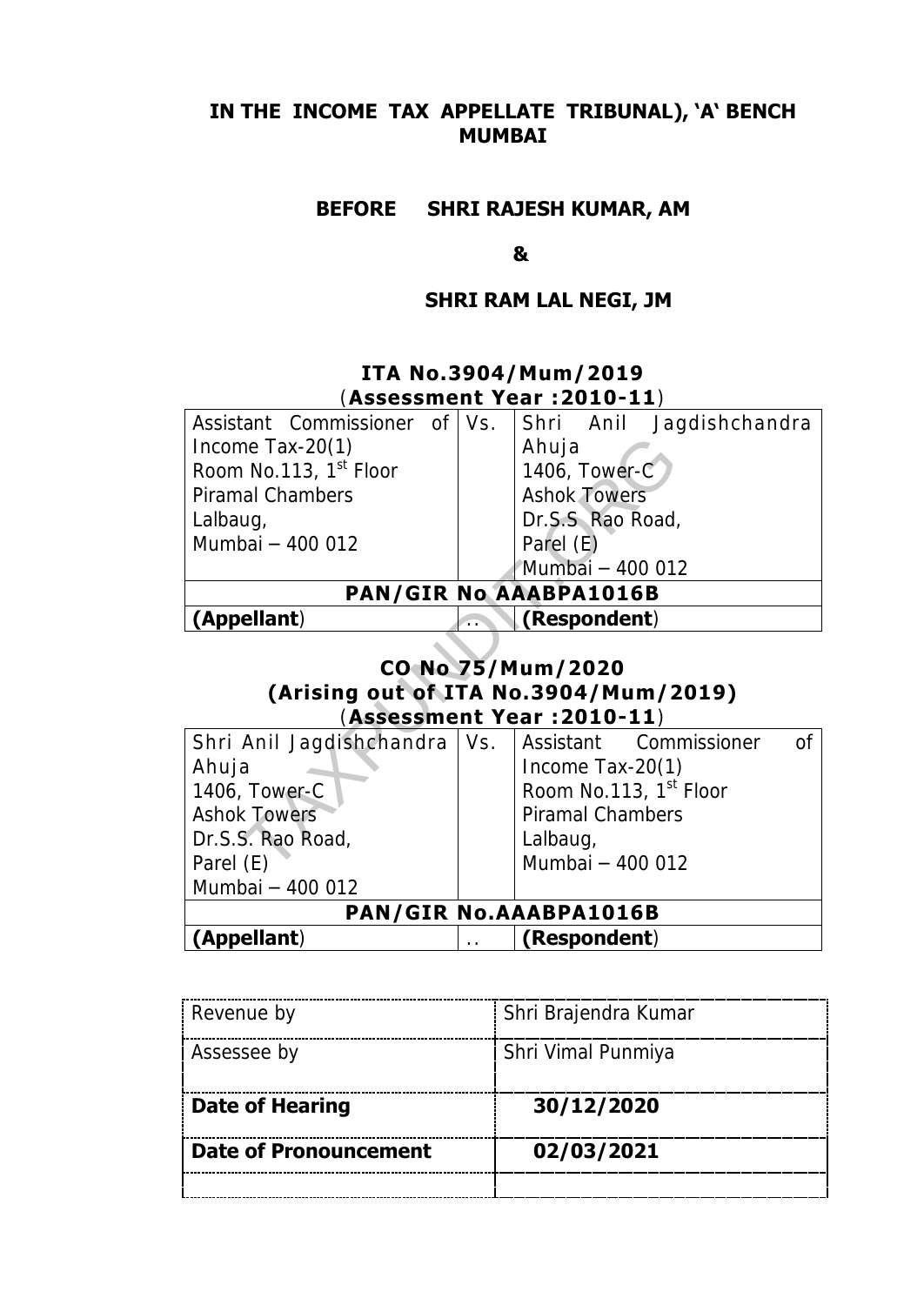# **आदेश / O R D E R**

#### **PER RAJESH KUMAR, ACCOUNTANT MEMBER:**

The aforesaid appeal has been filed by the revenue and Cross Objection filed by the assessee against the impugned order dated 13/03/2019, passed by the CIT(A)- 32, Mumbai, for the assessment year 2010-11.

2. The Revenue in its appeal has challenged the order of ld. CIT(A) on the ground that ld. CIT(A) has wrongly deleted the addition made by the AO on account of bogus purchases to the tune of Rs.87.5% of the bogus purchases whereas the assessee by way of cross objection has challenged the partly sustenance of addition of 12.5% of the bogus purchases by ld. CIT(A). I.<br>
The Revenue in its appeal has challenged the order<br>
und that Id. CIT(A) has wrongly deleted the addi<br>
account of bogus purchases to the tune of Rs.87<br>
ses whereas the assessee by way of cros<br>
ged the partly sustenance

3. The facts in brief are that the assessee has filed return of income on 15/10/2010 declaring total income at Rs.52,16,260/-. The case was reopened under section 147 of the Act by issuing notice u/s.148 on 08/03/2017 after the AO received information from DGIT(Inv.) Mumbai that assessee is a beneficiary of bogus hawala entries. During the course of assessment proceedings, the assessee was called upon to prove the genuineness of the purchases which was complied by the assessee by furnishing the copies of bill, vouchers, evidences of payments being made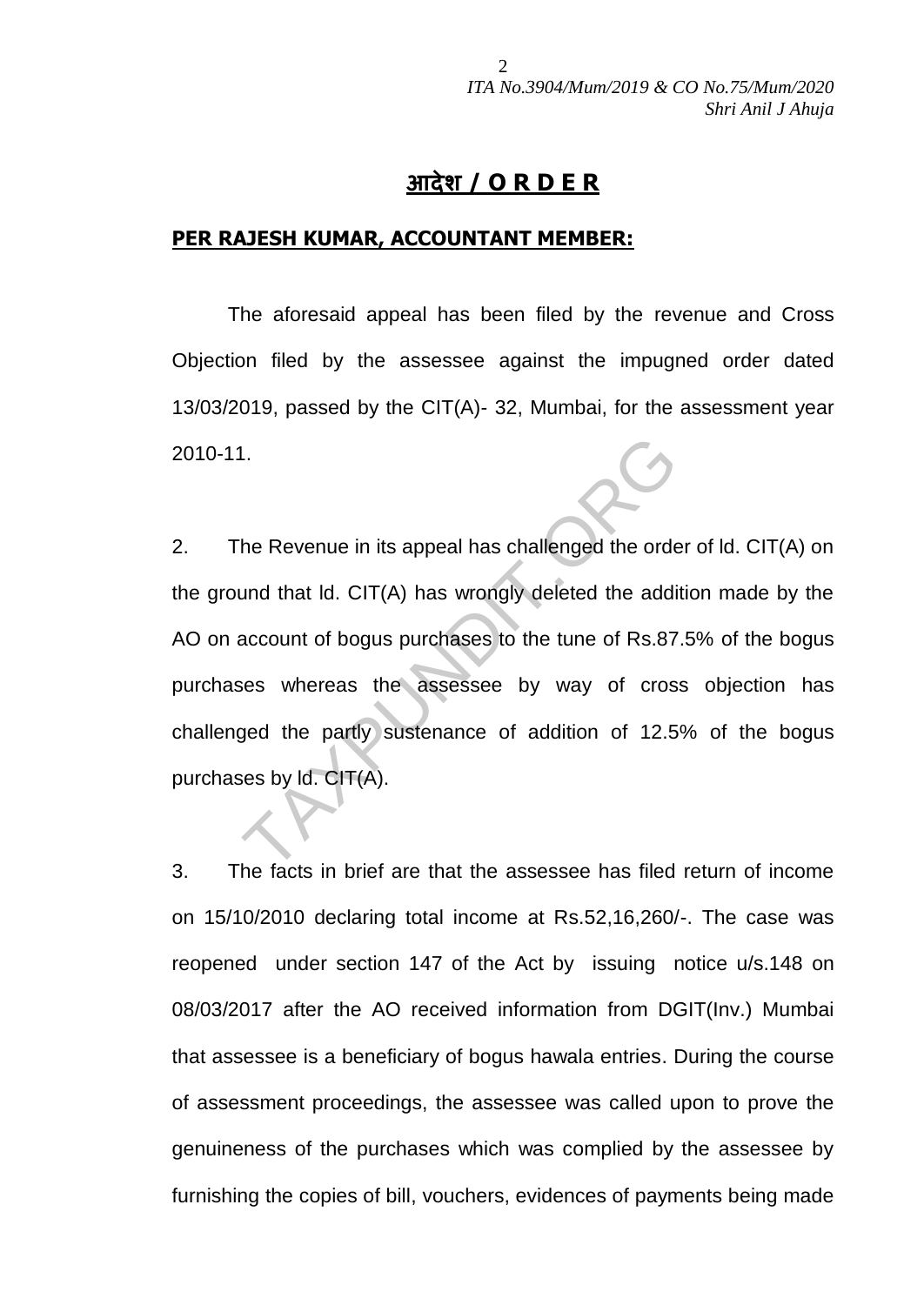through banking channels by way of cross cheques, details of purchase with corresponding sales. The AO also issued notices u/s.133(6) of the Act to the suppliers, however, no response was received or the notices remain unserved. As a result, the AO added the entire bogus purchases of Rs.53,58,291/- made from two parties to the income of the assesse by treating the same as non-genuine by framing assessment u/s.143(3) r.w.s. 147 of the Act.

4. In the appellate proceedings, the ld.CIT(A) partly allowed the appeal of the assessee by deleting the addition to the extent of 87.5% by observing that the profit element embedded in the bogus purchases has to be assessed and therefore, the entire purchases cannot be brought to tax thereby partly sus aining the addition at 12.5%. The ld. CIT(A) while passing the order distinguished the decisions relied upon by the ld. AO. 47 of the Act.<br>
1 the appellate proceedings, the Id.CIT(A) pa<br>
1 the assessee by deleting the addition to the example that the profit element embedded in the bogus<br>
1 the profit element embedded in the bogus<br>
1 the profit

5. We have heard rival submissions and perused the materials available on record. We find that in this case undisputedly, the assessee had made purchases from hawala dealers to the tune of Rs. 53,58,291/ which were added by the AO to the income of the assessee by alleging the same as non-genuine for the reasons that assessee could not offer any plausible explanation. However, the ld. CIT(A) partly deleted the addition to the tune of 87.50% thereby partly sustaining the addition at 12.5%. In this case, we note that assessee has produced bills and vouchers, proof of identity and payments through account payee cheques, co-relation between purchases and sales and stock tally etc. The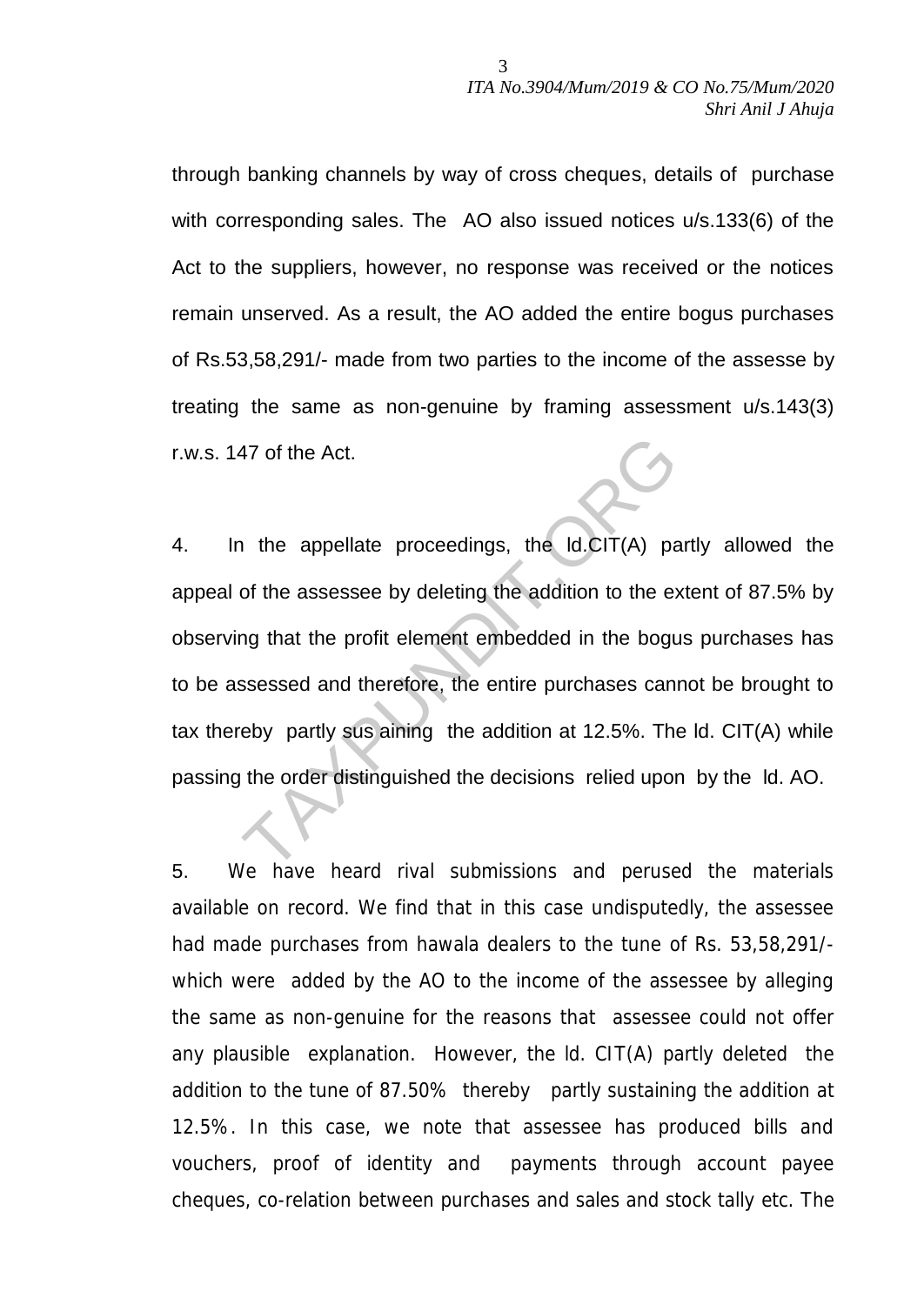ld. CIT(A) had rightly drawn the presumption that only profit element embedded in the purchases are to be taxed. In this case, we note that the GP of the assessee from A.Y.2008-09 to 2012-13 ranges between 17.27% to 19.60%. Pertinent to state that the assessee is engaged in the business of re-selling and installing air control and pollution control equipments and assessee has offered GP which is quite satisfactory ranging from 17.27% to 19.60% during the above period. Under these circumstances, we note that to make an addition @12.5% over and above the GP rate disclosed by the assessee in the books of accounts would be unfair and unreasonable. In this case, we are of the view that it would serve the ends of justice if the GP rate of 5% is applied on account of bogus purchases over and above the GP disclosed in the books of accounts. Accordingly, we modify the findings of of ld. CIT(A) on this issue and direct the AO to apply the rate of profit  $\omega$  5% on the bogus purchases. rate disclosed by the assessee in the books of a<br>and unreasonable. In this case, we are of the viewed and unreasonable. In this case, we are of the viewed and above the GP disclosed<br>by the GP disclosed<br>s. Accordingly, we m

# **7. In the result, the appeal of the Revenue is dismissed and Cross Objection of the assessee is partly allowed.**

Order pronounced on 02/03/2021 by way of proper mentioning in the notice board.



**Sd/- (RAJESH KUMAR ) JUDICIAL MEMBER ACCOUNTANT MEMBER**

Mumbai; Dated 02/03/2021 KARUNA, sr.ps